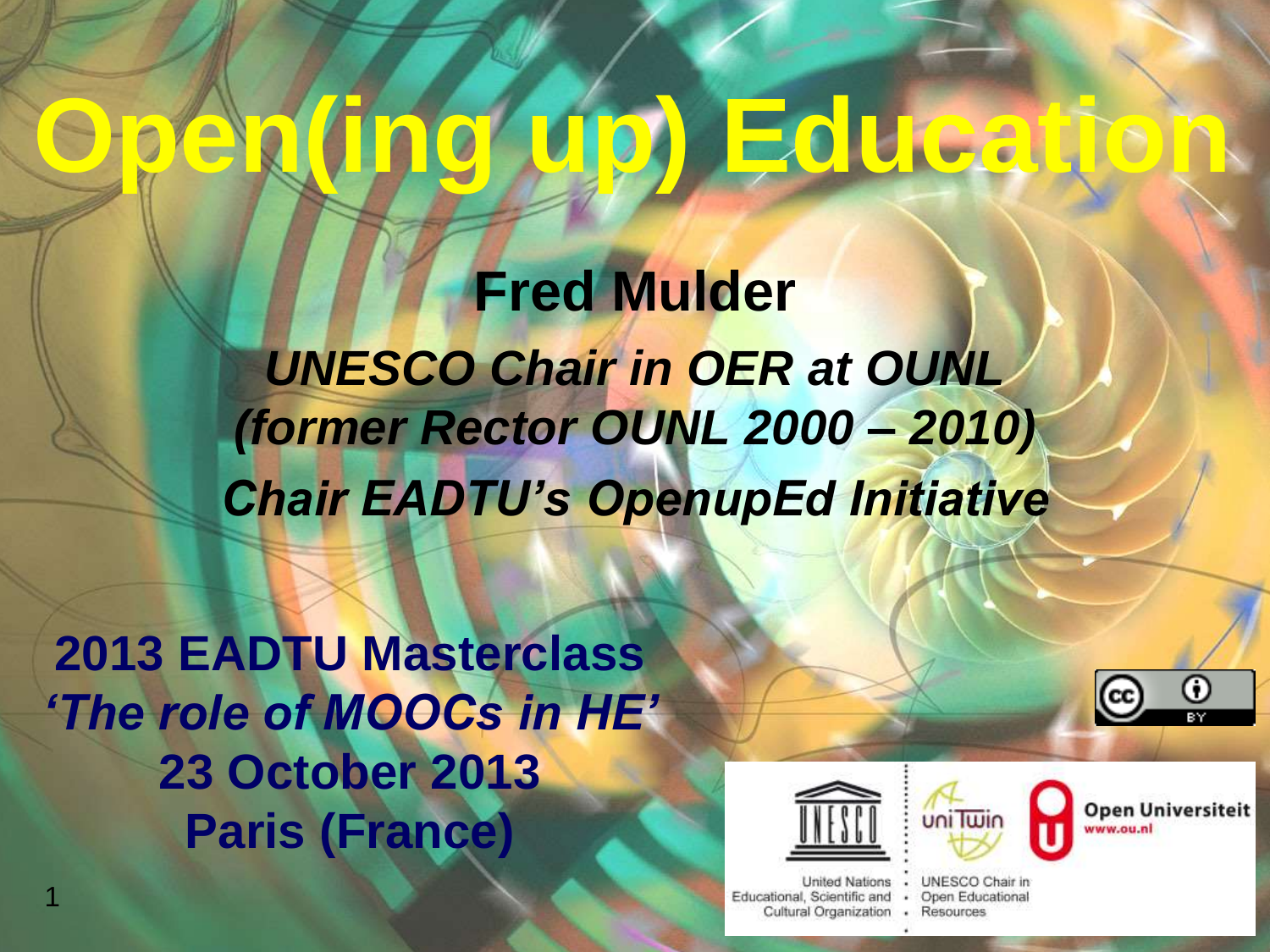#### **Content**

**> Two worlds > 'Opening up Education' (EU) > MOOCs > What about 'Open'? > The 5COE model > 'Fingerprints' in 5COE >** *Exercise …*





UNESCO Chair in

uni Twin



· Open Educational · Resources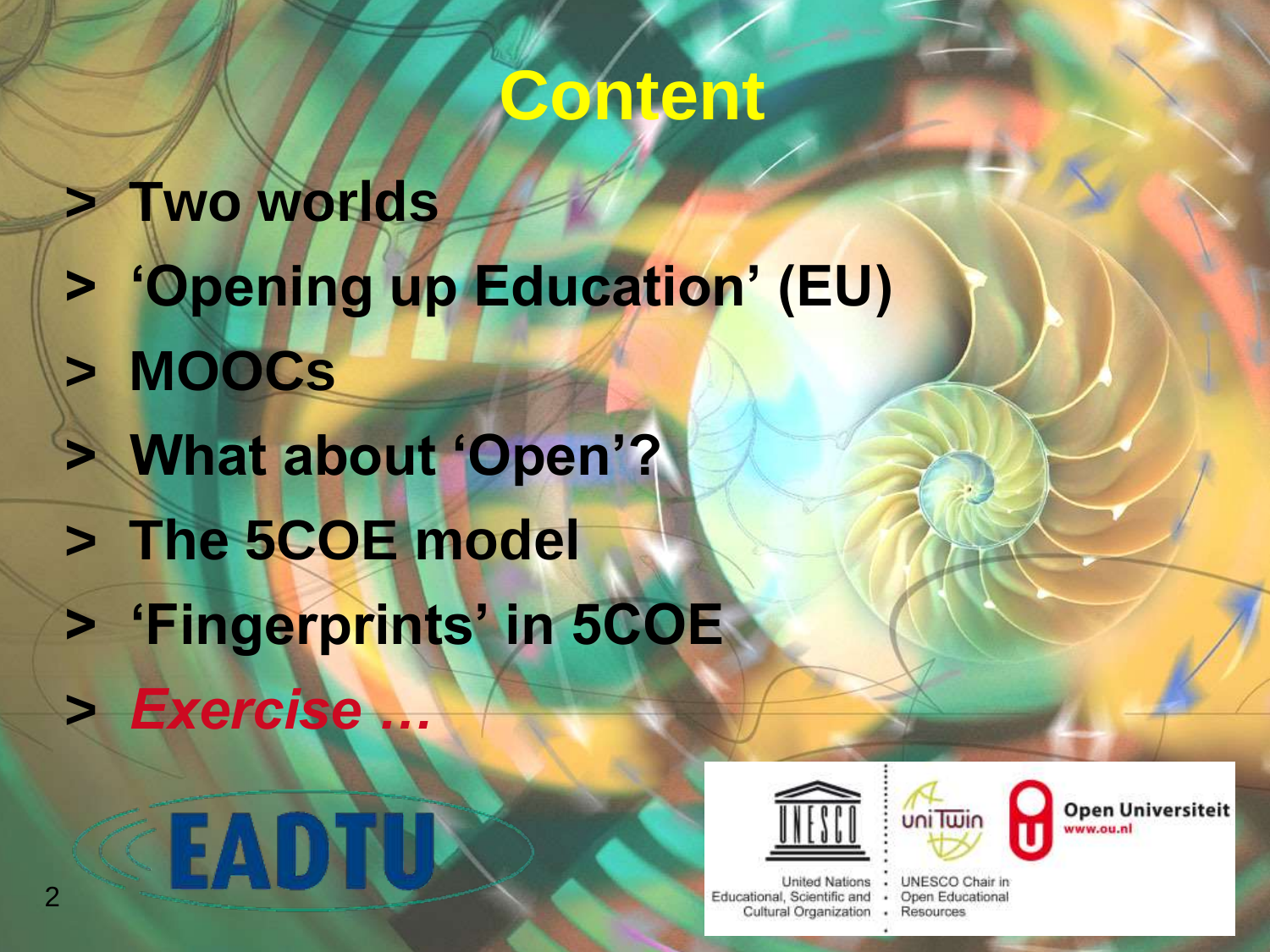### **Higher Education: two worlds**

#### **INNOVATIVE / 'OPEN'**

Open and Distance Learning / ODL Lifelong Open Flexible / LOF learning OUs (incl. DTUs) Variety of Associations / Consortia ICDE EADTU AAOU ACDE Conferences Seminars Taskforces

> **One Century(+)**

#### **CONVENTIONAL / 'CLOSED'**

Classroom 'campus'-based learning Young students & Fixed in time/place Mainstream, wide variety in focus: research/education, large/small, … IAU EUA AUAP AAU … Conferences Seminars Taskforces

> **Many Centuries**

Page 3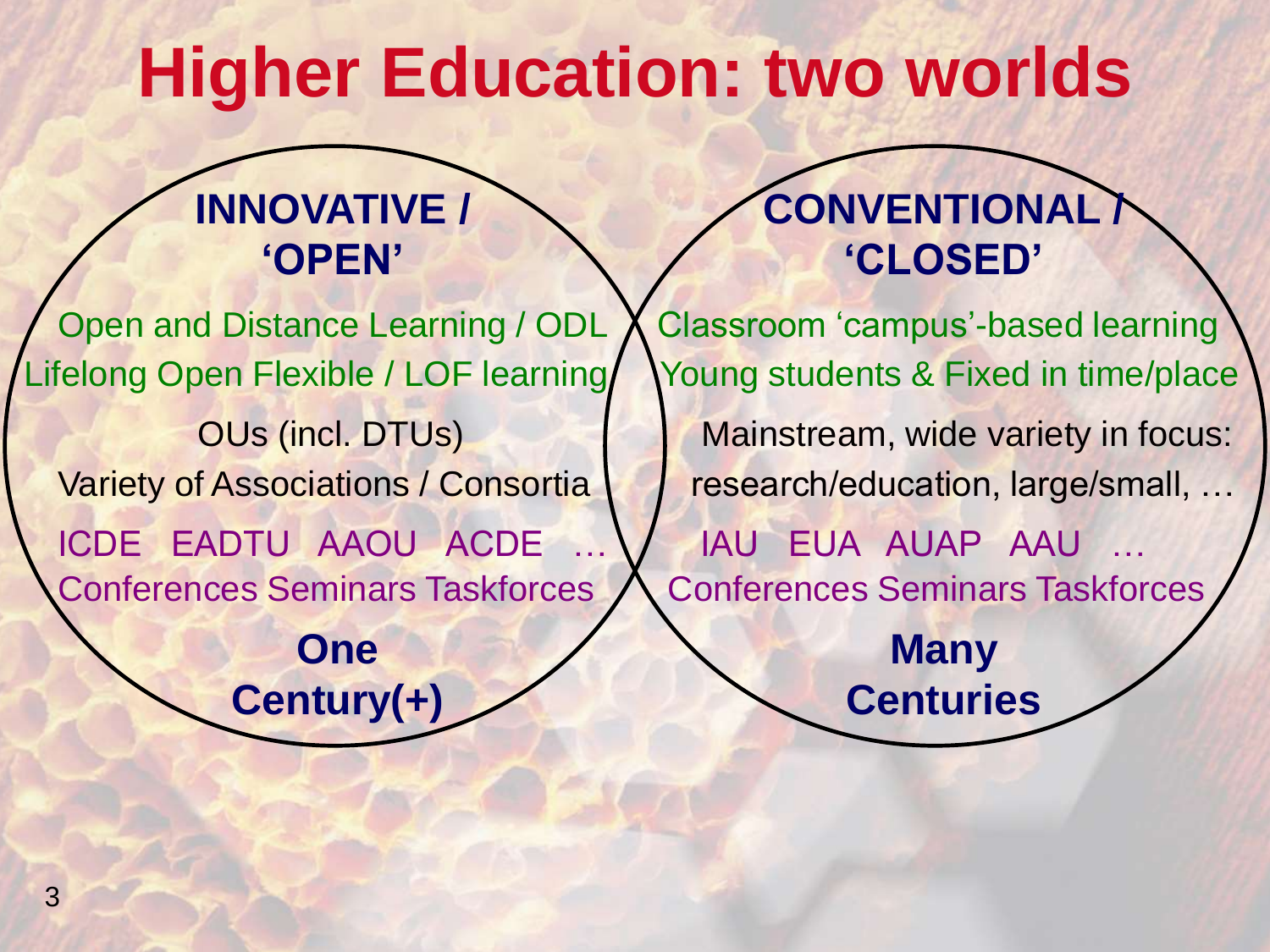### **Open Higher Education: two worlds**

#### **CLASSICAL / ESTABLISHED**

**Century(+)**

#### **INNOVATIVE / EMERGING**

**Decade(+)**

Open and Distance Learning / ODL X Lifelong Open Flexible / LOF learning/Massive Open Online Courses / MOOCs OUs (incl. DTUs) Variety of Associations / Consortia ICDE EADTU AAOU ACDE Conferences Seminars Taskforces **One Open Educational Resources / OER** Wide variety of Initiatives MIT OERu P2Pu edX Coursera OCWC CC Hewlett F. OpenEd Communities Forums Conferences **One**

4

Page 4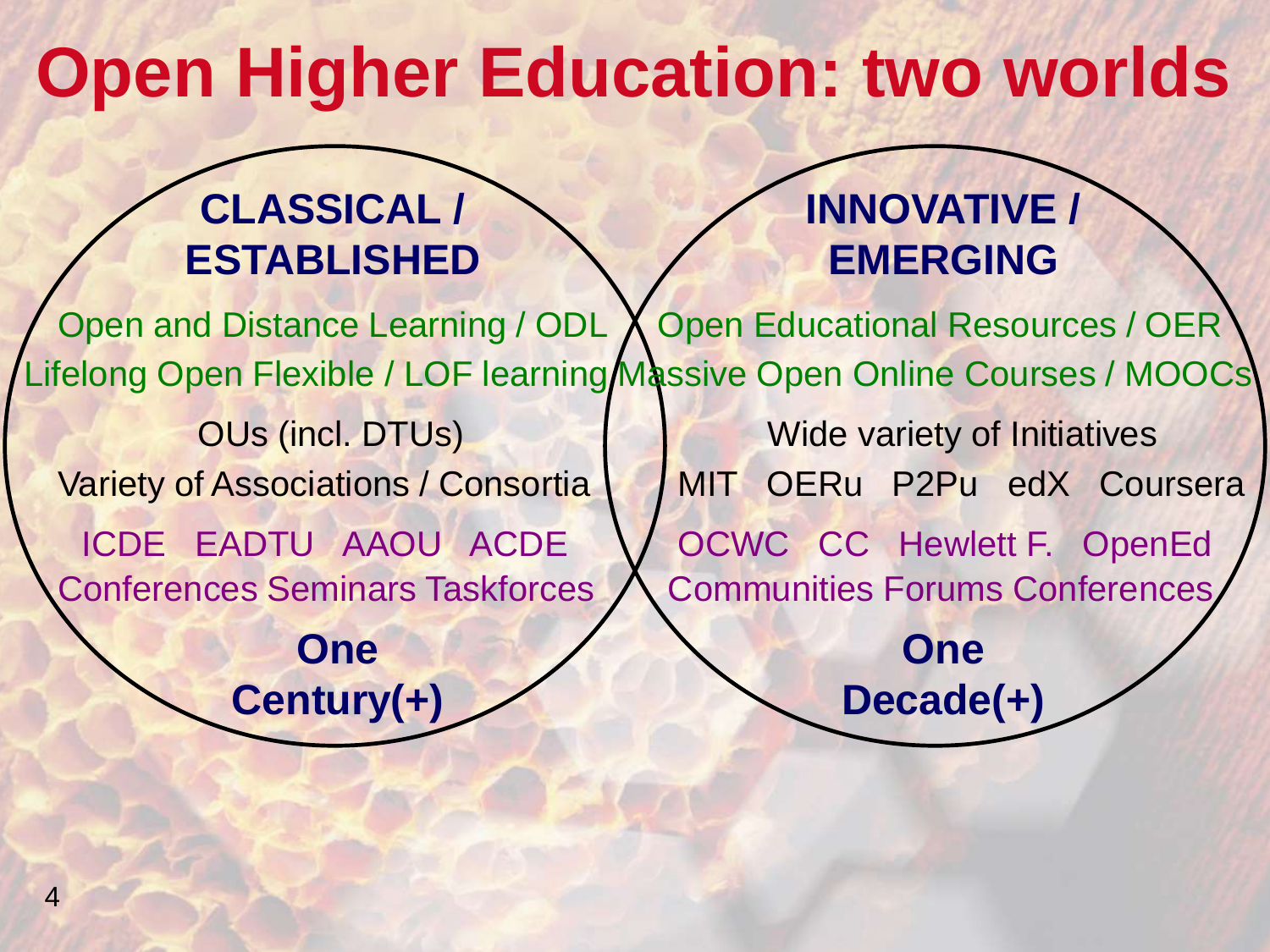**EU:** *'Opening up Education'* **> 25/9 launched: Finally but Timely < > Relevant and Significant < > Phrasing plus Budget (2014-2020) < > Broad Scope (DGs CONNECT + EAC) < Innovative teaching and learning for all through ICT Reshaping/modernizing EU education through OER Digital competencies, infrastructures, interoperability Equity, quality, visibility, licensing, certification** *> Concerted effort / integrated approach <*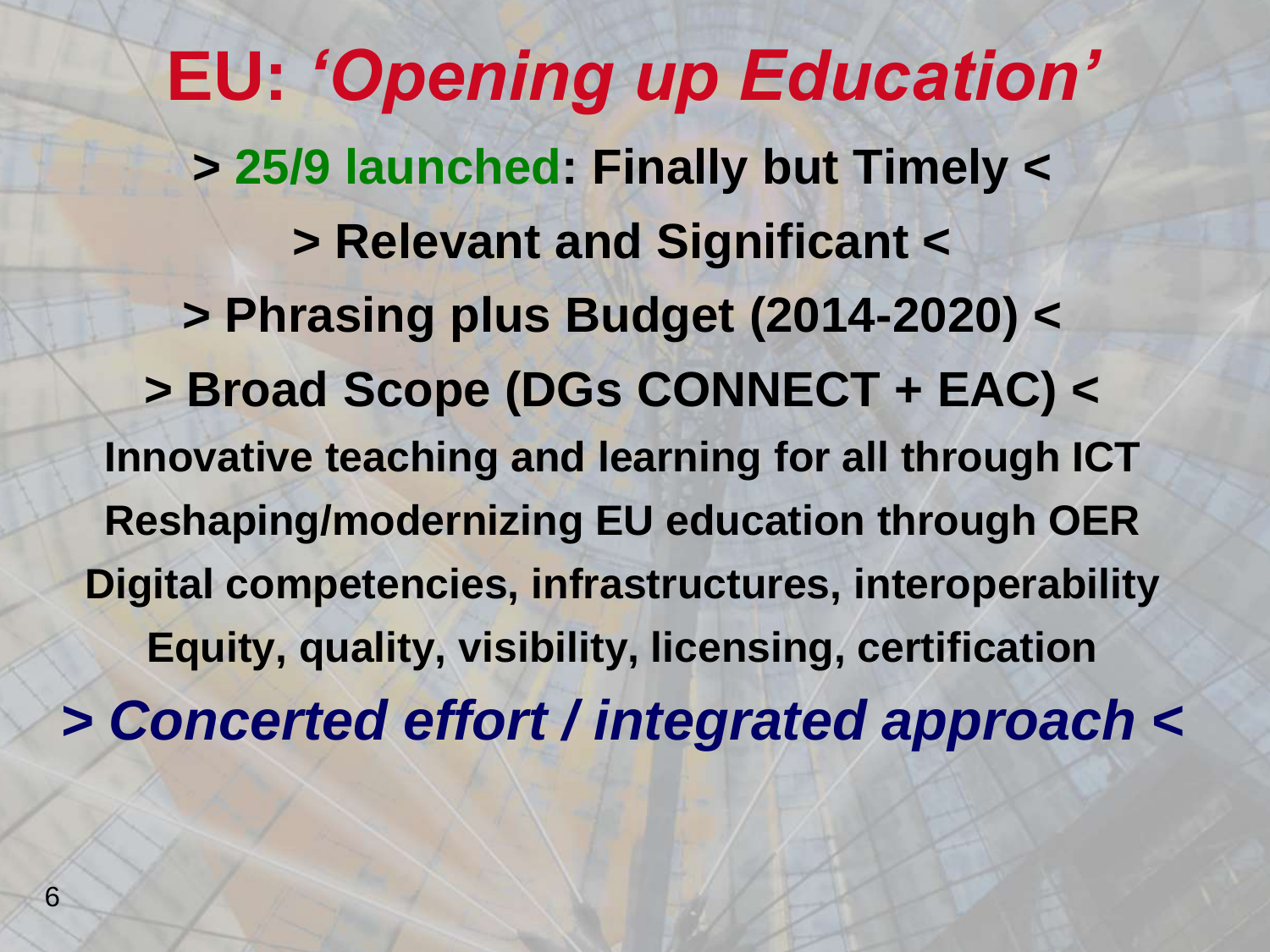**OuE well-chosen umbrella Open(ing up) Education (OuE) seems a subtle change to OE but is pretty relevant** *…*

**> OuE underlines the dynamics and the process <** *(there is no fixed model for education over time)*

**> OuE can adequately accommodate diversity <** *(there is no single ideal model for education) Brings in Nuance*

7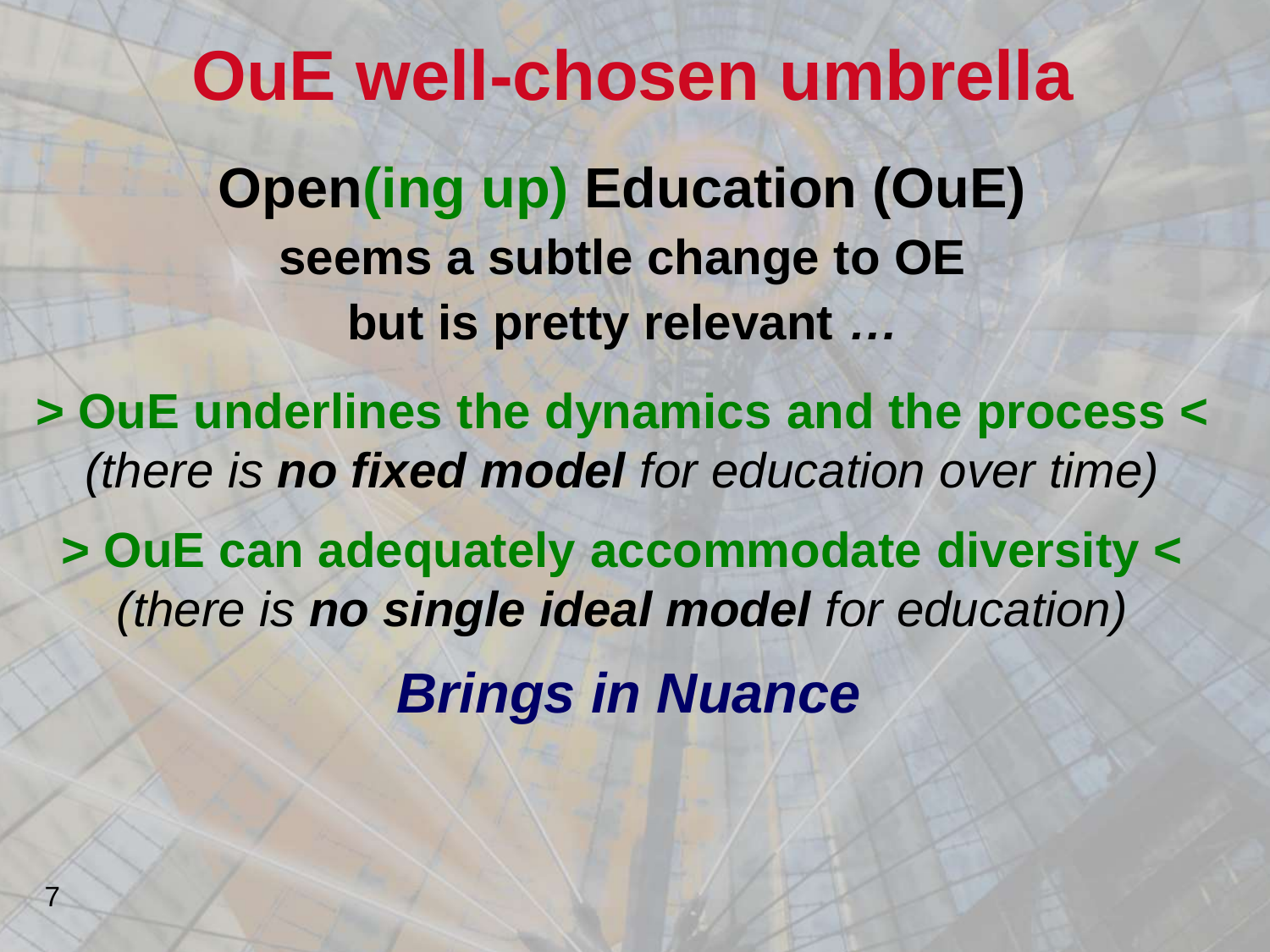#### **What's really new in OuE?** *Not so much …* **> ICT for teaching and learning < > Equity and Quality <**

**> Infrastructures < > Digital competencies < > Digital content <** *But more so … Open Educational Resources (OER) & MOOCs being part of O(u)E*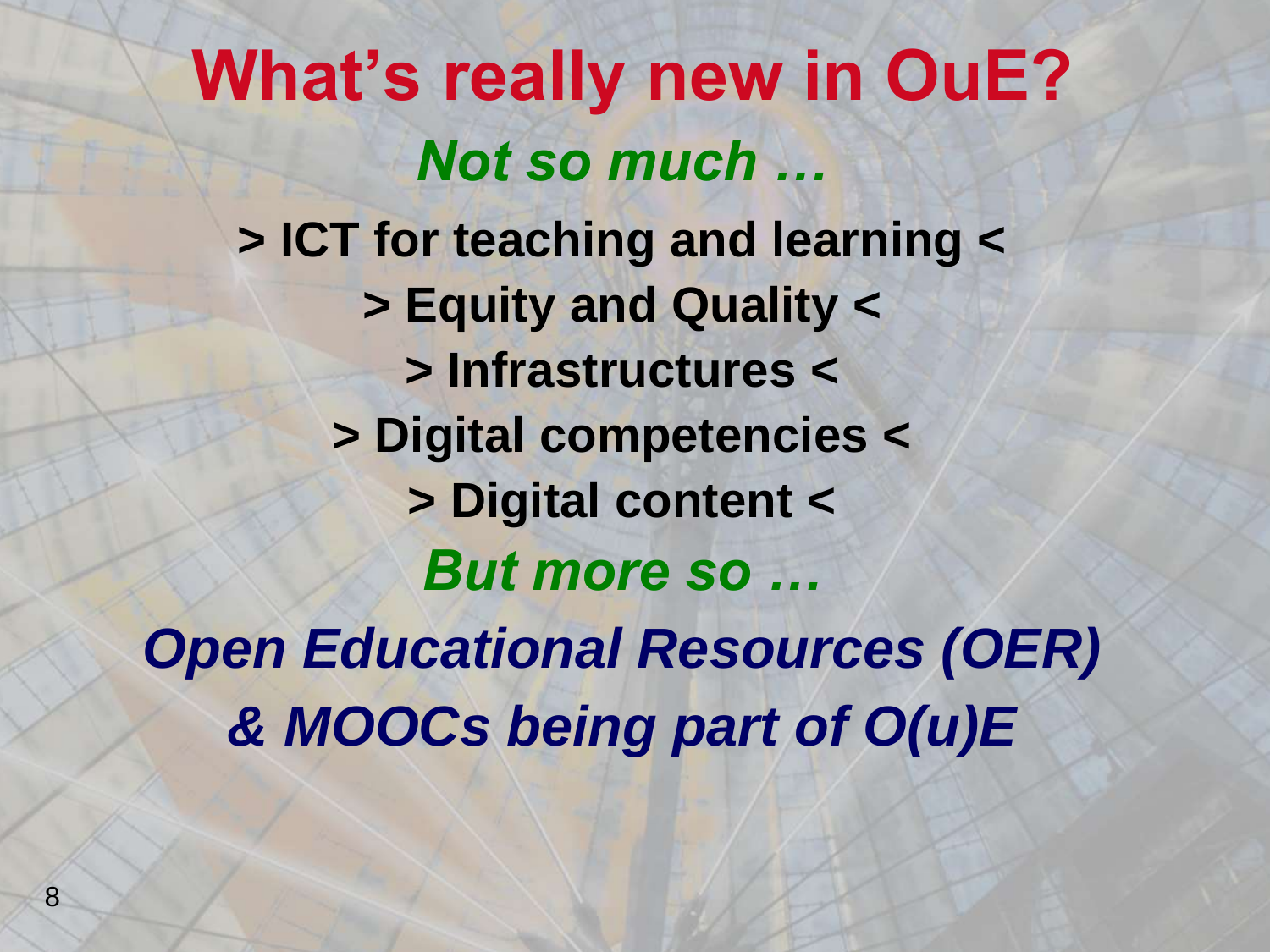#### **MOOCs**

#### *Massive Open Online Courses*

- *Courses:* courses, mostly in a fixed schedule of n weeks, to be completed with a certificate of participation (and sometimes through third parties, proctored and with a fee - with a forcredit-certificate)
- **Online:** through internet, generally based on video lectures + facilitated interaction + automated feedback and self-tests
- *Massive:* many participants: the first xMOOC had 160.000, but meanwhile after the enormous MOOCs expansion …
- **Open:** freely accessible (no fee, no entry requirements), independent on place and time, but 'open' is more …



9



.



)pen Universiteit

United Nations Educational, Scientific and . Open Educational Cultural Organization . Resources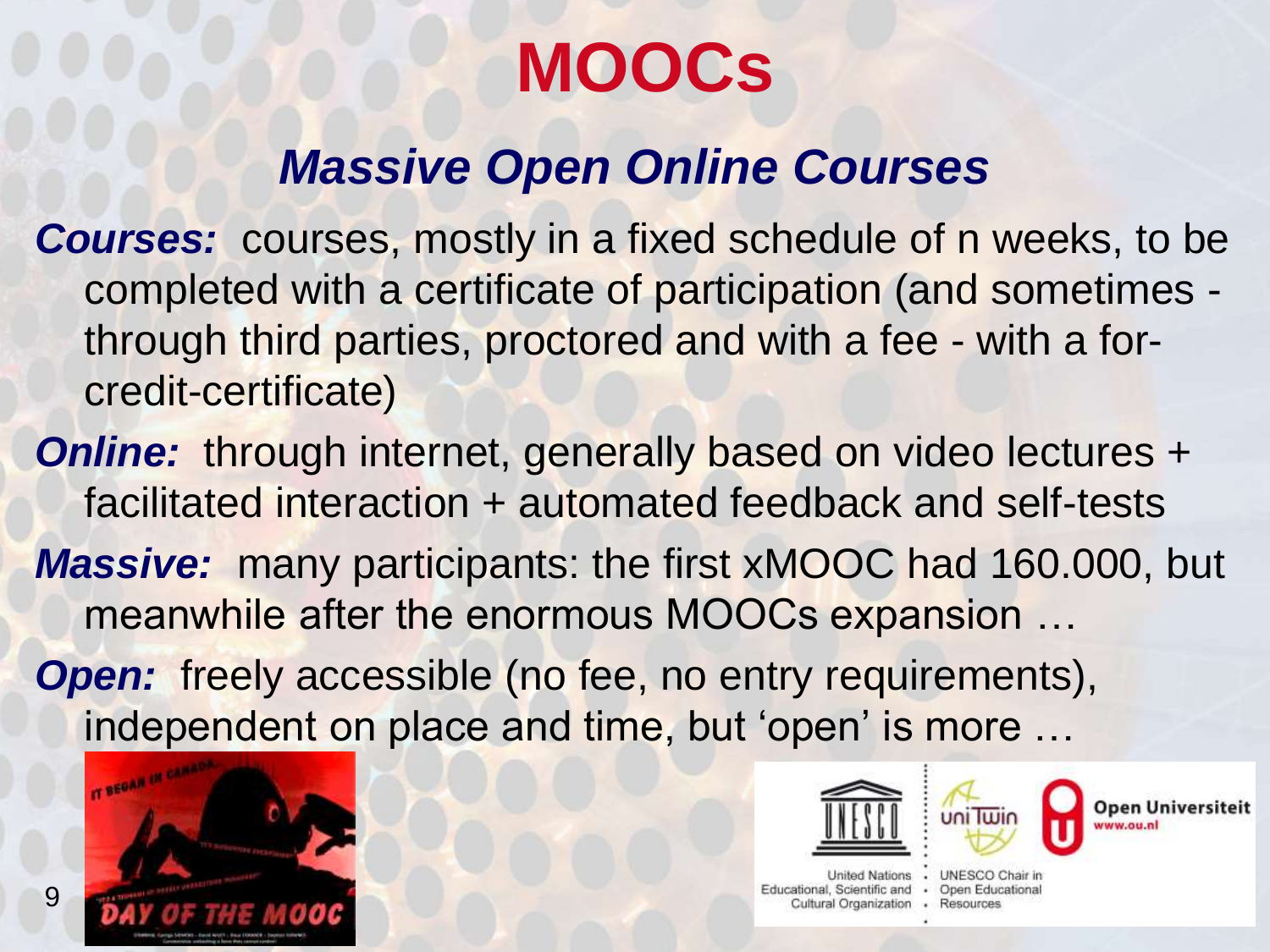# **Going pan-European … with OpenupEd MOOCs**

*MOOCs: predominantly US*

where it all started as of 2011 and … *expanded massively* (Coursera, Udacity, edX) some *EU universities* have joint US initiatives platform launches in *UK, Australia, Germany, Spain, France TIME for a European initiative!* nice umbrella: the EC launch 'Opening up Education' that's why OpenupEd is our name reference to OpenupEd in EC's 'Opening up Education'







Nations Educational, Scientific and . Open Educational Cultural Organization

UNESCO Chair in · Resources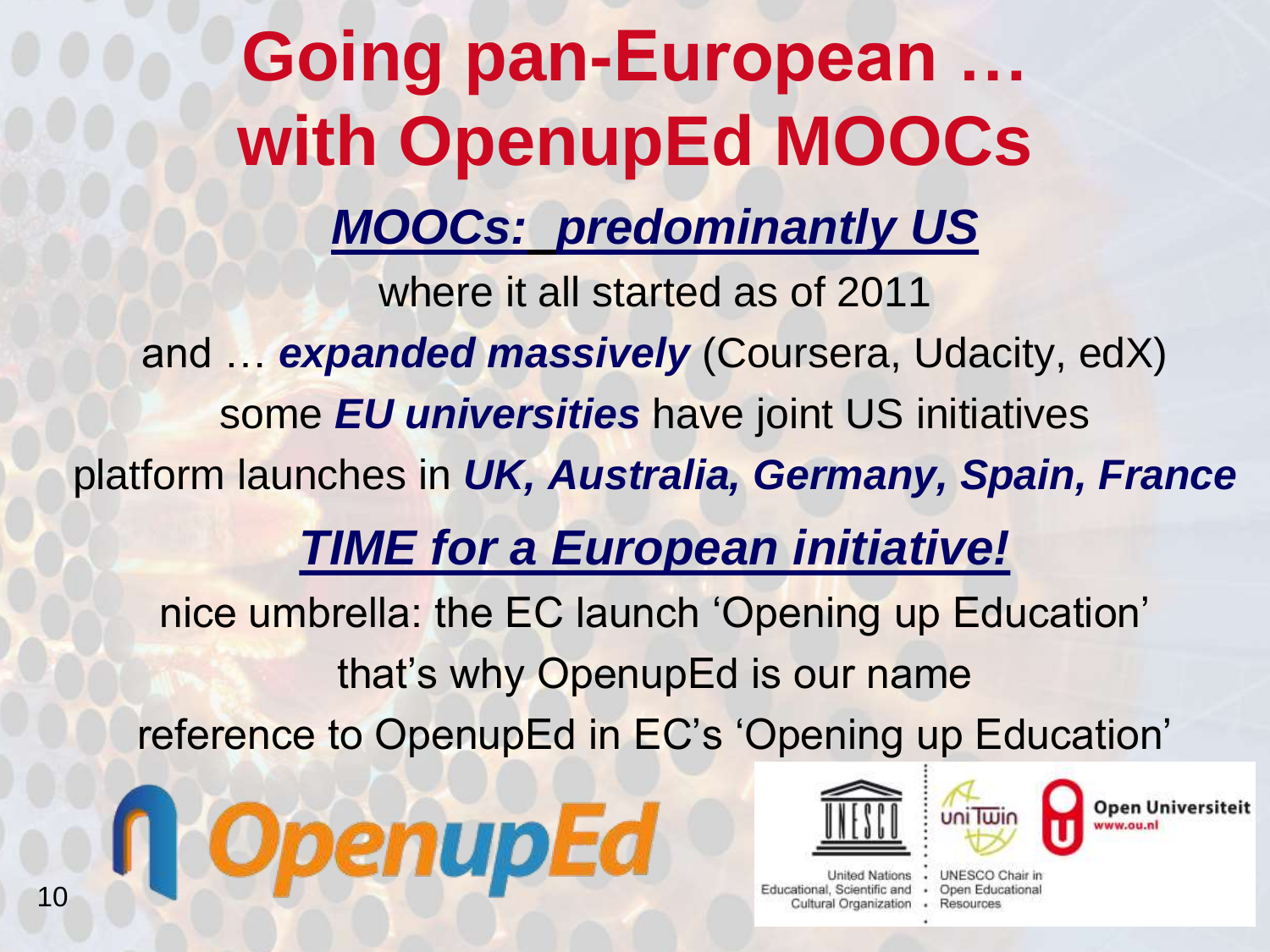#### **What about 'Open' in the** *digital world***?** *Family* regarding *free online availability:* Open *Source* (software) Open *Access* (scientific output) Open *Content* (creative output) *Open Educational Resources / OER* (learning materials)







Open Universiteit ww.ou.nl

United Nations . Educational, Scientific and . Open Educational Cultural Organization . Resources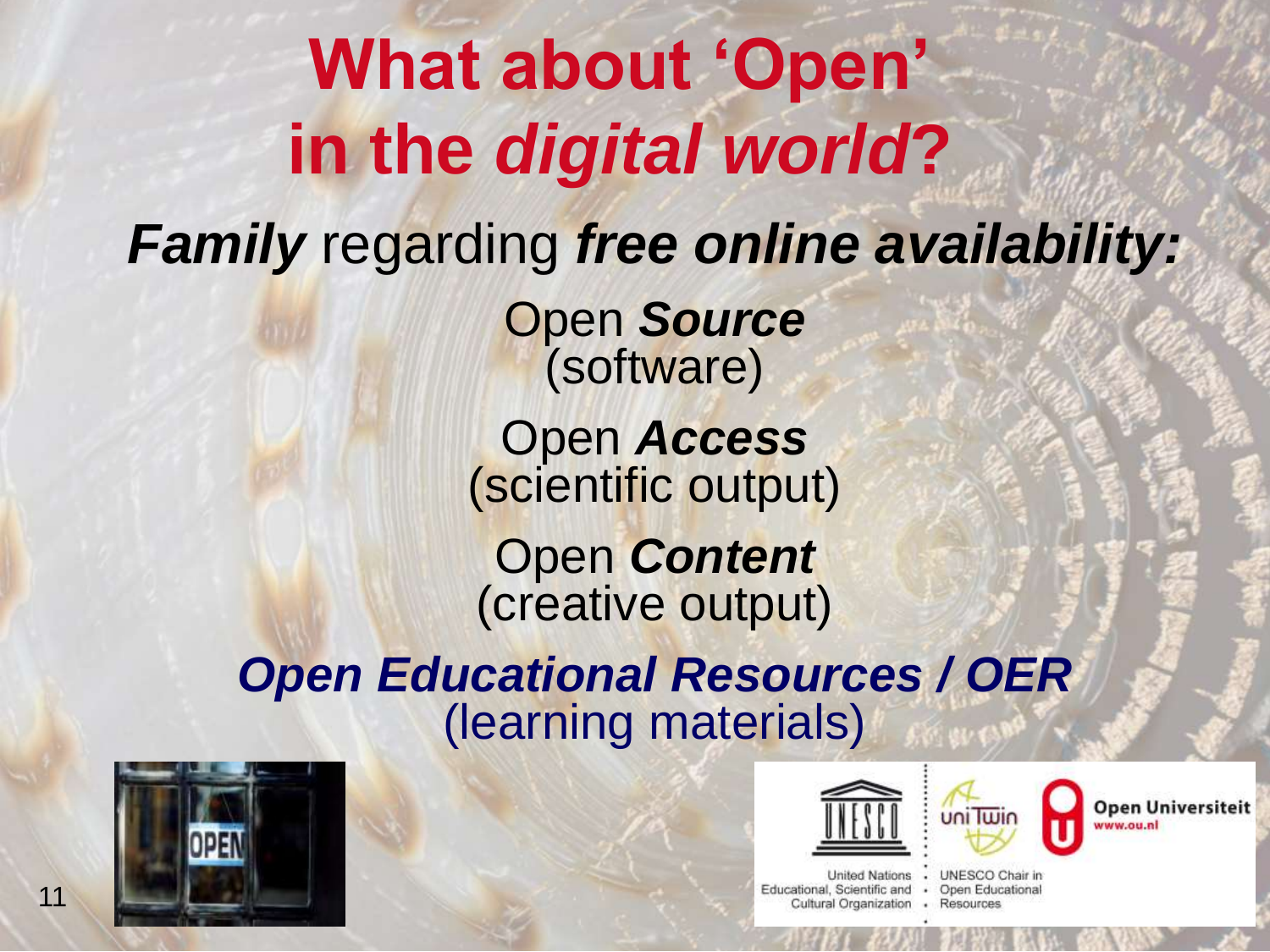# **What about 'Open' in** *education***?**

#### **Open Education**

- **Open Learning** (1971 OU-UK; other OUs)
- **Open CourseWare** (2001: MIT)
- **Open Educational Resources** (2002: UNESCO)
- **Open Education** (2008: Cape Town Declaration)
- **Massive Open Online Courses** (2011: xMOOCs / 2008: cMOOCs)

#### **Opening up Education** (2013: EU)







Open Universiteit

United Nations . Educational, Scientific and . Open Educational Cultural Organization · Resources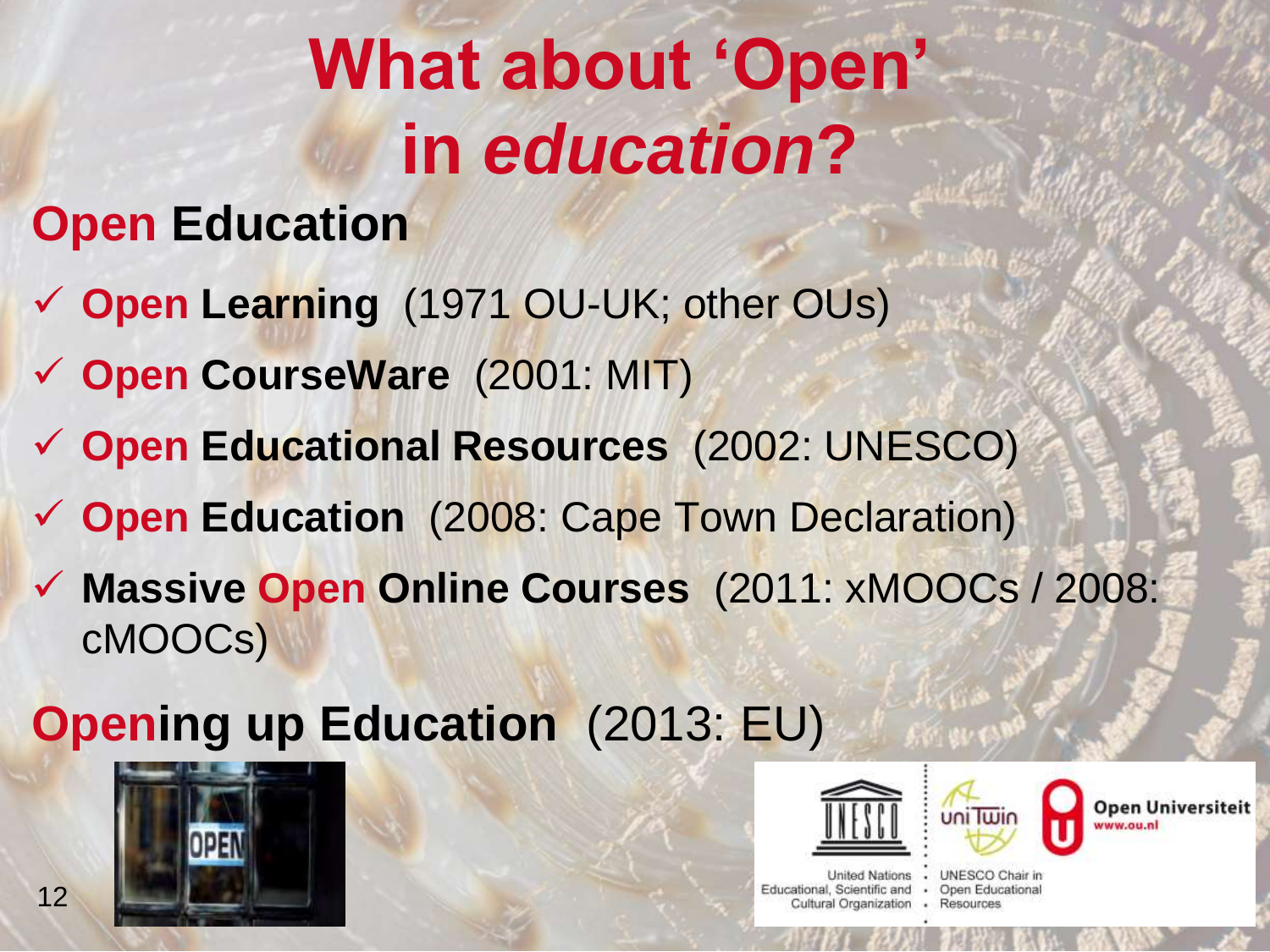### **Open Education in Wikipedia** *(Oct 2013)*

*"Open education is a collective term to describe institutional practices and programmatic initiatives that broaden access to the learning and training traditionally offered through formal education systems. The qualifier "open" of open education refers to the elimination of barriers that can preclude both opportunities and recognition for participation in institution-based learning. One aspect of openness in or "opening up" education is the development and adoption of open educational resources.*

*Institutional practices that seek to eliminate barriers to entry, for example, would not have academic admission requirements. Such universities include Open University in Britain and Athabasca University in Canada. Such programs are commonly distance learning programs like e-learning, mooc and opencourseware, but not necessarily. Where many e-learning programs are free to follow, the costs of acquiring a certification may be a barrier, many open education institutes offer free certification schemes accredited by organisations like UKAS in the UK and ANAB in the USA where others offer a badge."*







Open Universiteit

United Nations . Educational, Scientific and . Open Educational Cultural Organization · Resources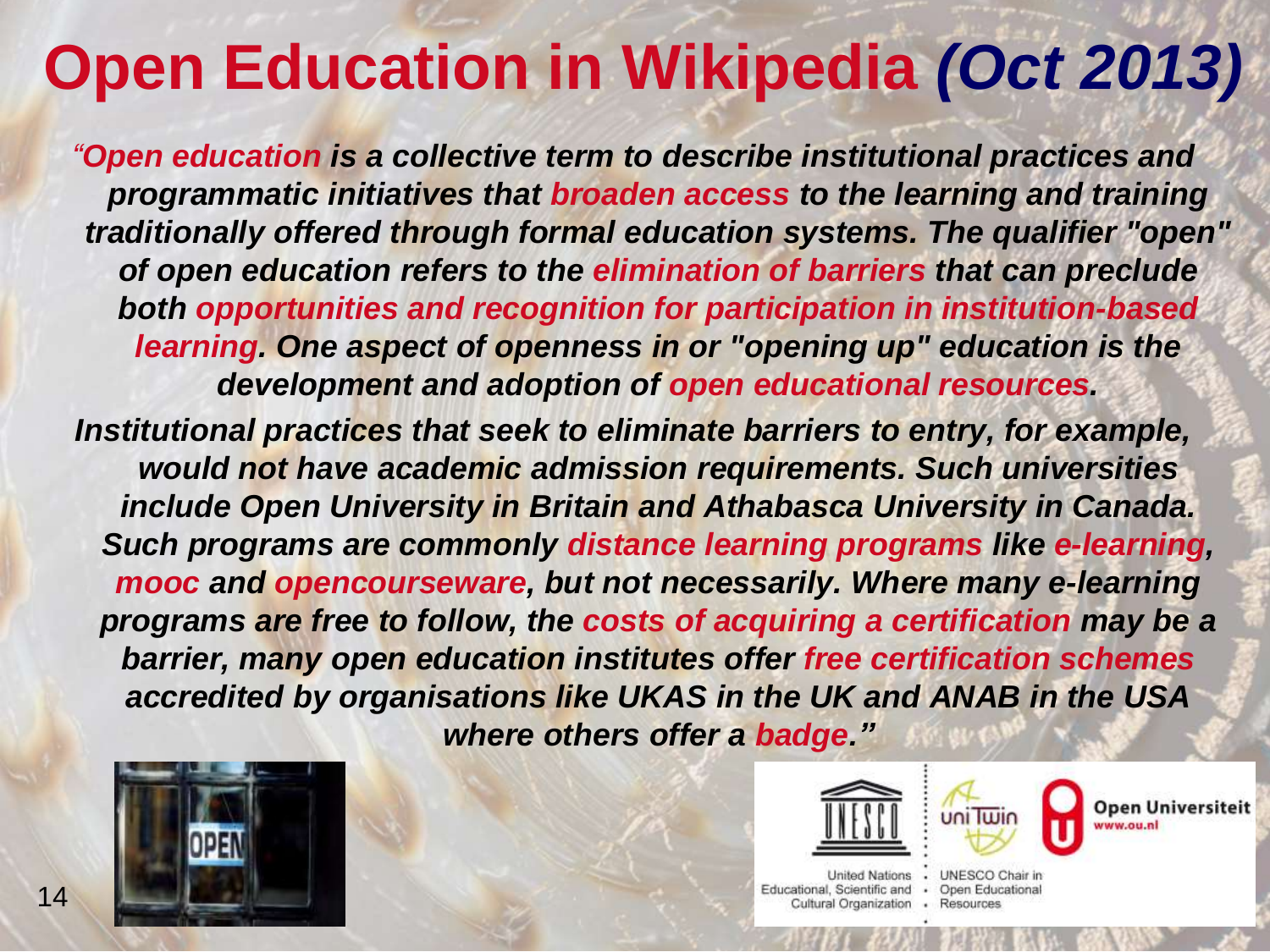## **What about 'Open' in OER?**

*"OER are teaching, learning, and research resources that reside in the public domain or have been released under an intellectual property license that permits their free use and re-purposing by others. Open educational resources include full courses, course materials, modules, textbooks, streaming videos, tests, software, and any other tools, materials, or techniques used to support access to knowledge." (Hewlett Foundation)*







United Nations Educational, Scientific and  $\sim$ Cultural Organization

UNESCO Chair in Open Educational Resources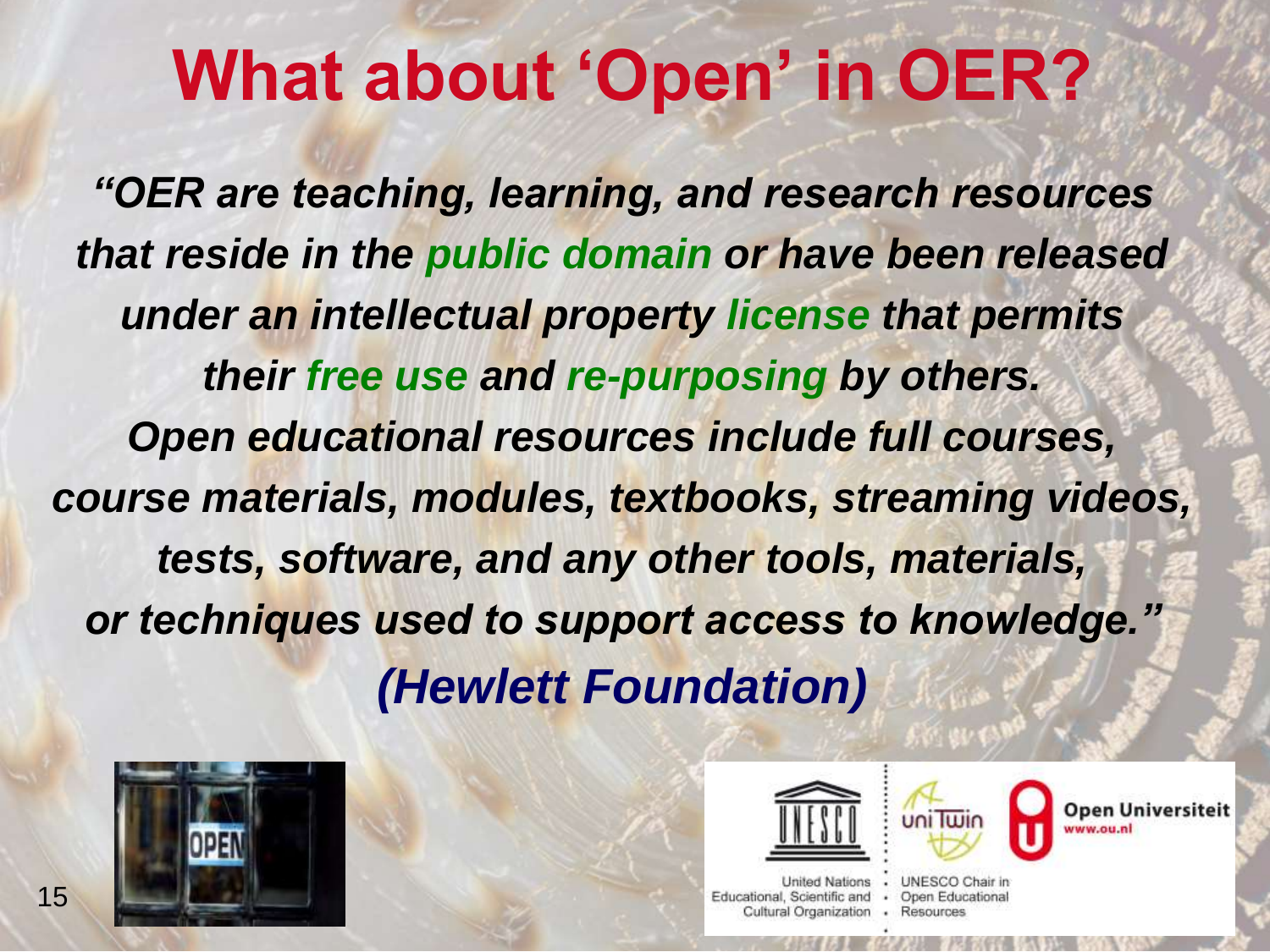# **OER is NOT Open Education more components are required …**



United Nations Educational, Scientific and . Open Educational Cultural Organization . Resources

UNESCO Chair in

**Open Universiteit** ww.ou.nl

CEADTU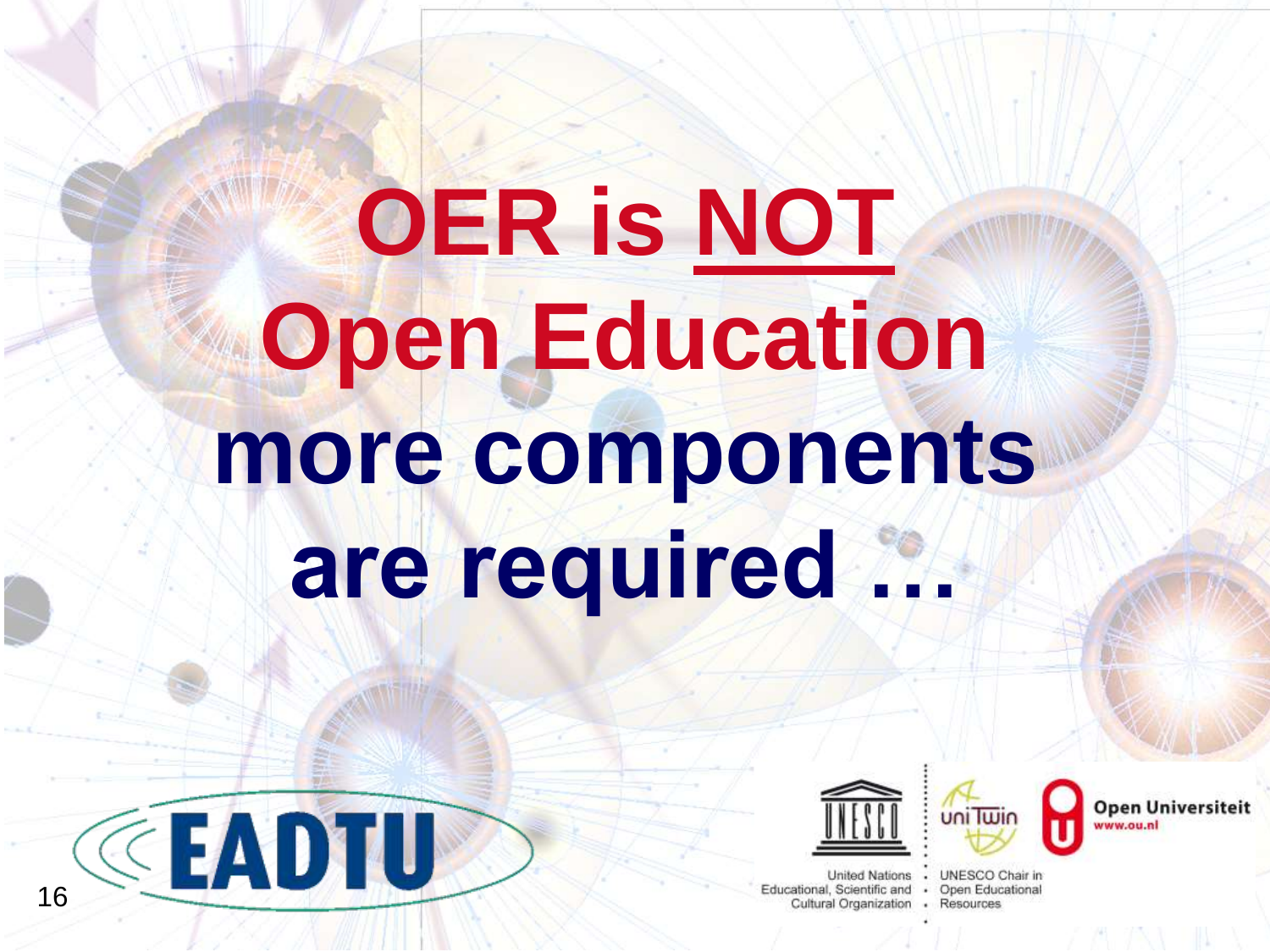# **Open Education** *(Supply)* **Open Education OER**

**OLS**<sup>4</sup> **OTE** 

CEADTU

17



United Nations Educational, Scientific and . Cultural Organization

UNESCO Chair in Open Educational Resources

uni Twin

**Open Universiteit** ww.ou.nl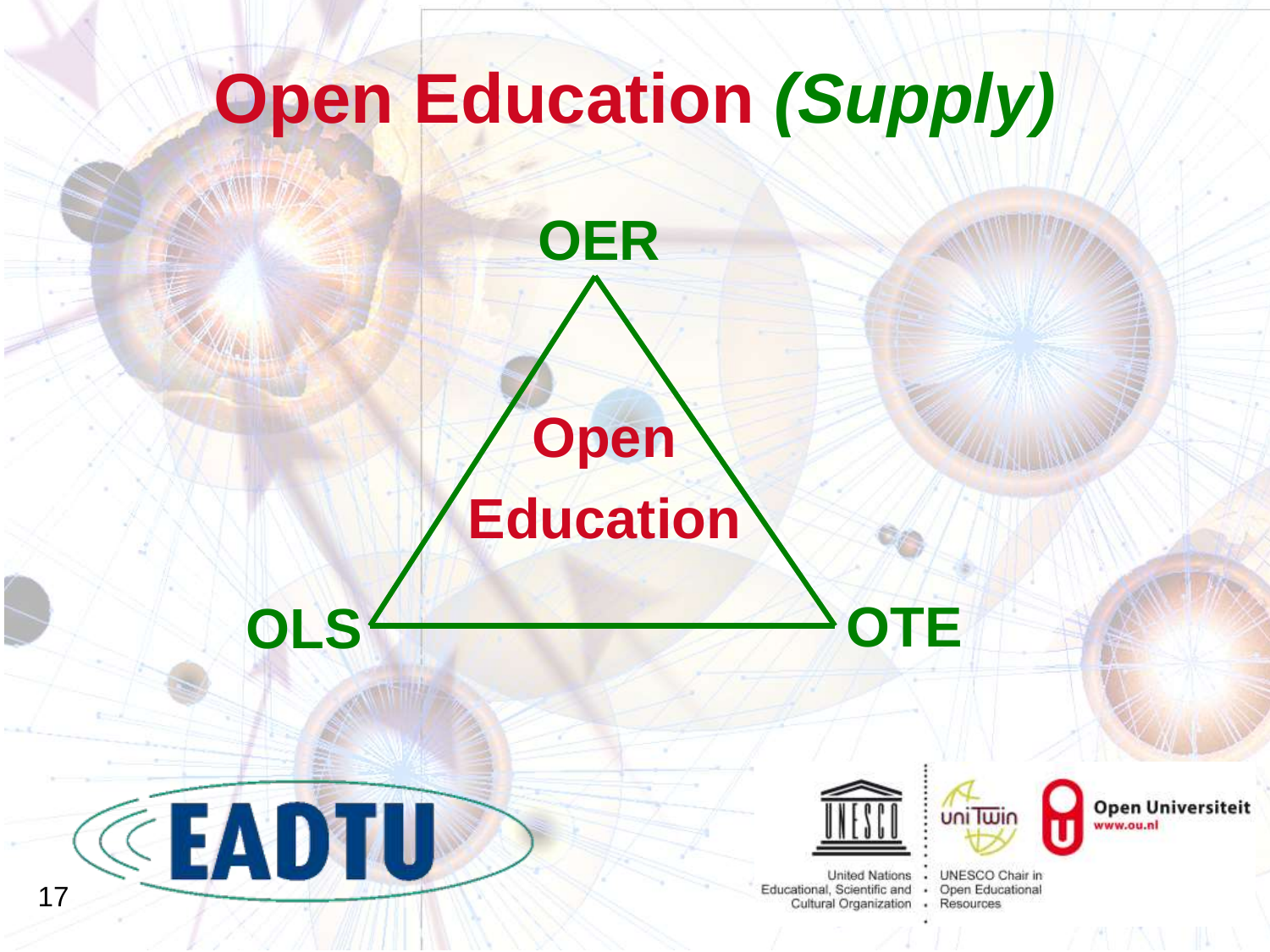**Open Learning Services (OLS) Complementary to OER,** *free or to be paid***, and including a variety of** *online* **and** *virtual facilities* **for: tutoring, advice, meetings, communities, teamwork, presentations, testing, examination, consulting sources, internet navigation, etcetera …**





ducational, Scientific and . Cultural Organization

UNESCO Chair in Open Educational Resources

 $\geq$  0.11  $\geq$  0.11  $\geq$  0.11  $\geq$  0.11  $\geq$  0.11  $\geq$  0.11  $\geq$  0.11  $\geq$  0.11  $\geq$  0.11  $\geq$  0.11  $\geq$  0.11  $\geq$  0.11  $\geq$  0.11  $\geq$  0.11  $\geq$  0.11  $\geq$  0.11  $\geq$  0.11  $\geq$  0.11  $\geq$  0.11  $\geq$  0.11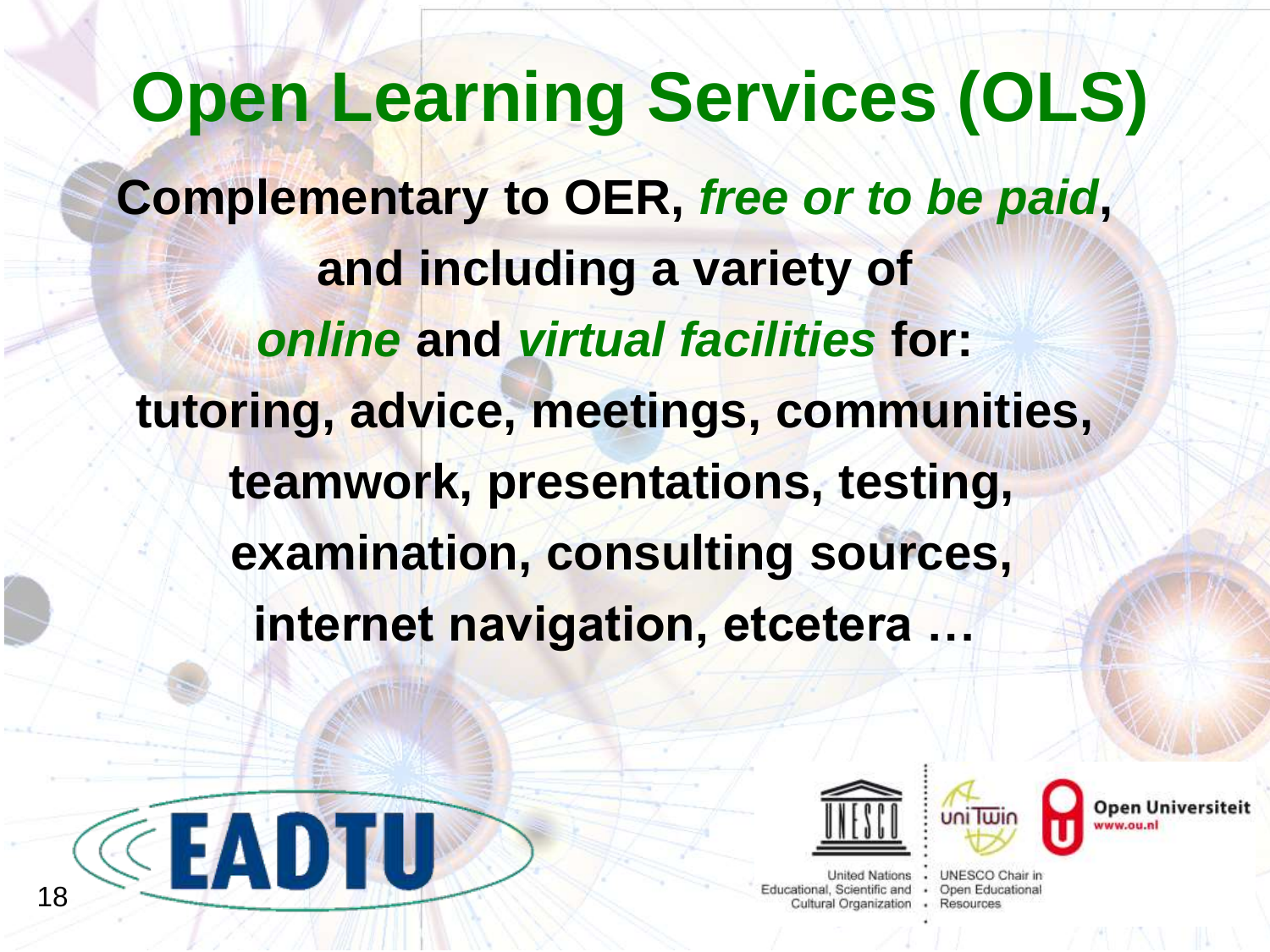**Open Teaching Efforts (OTE) Complementary to OER and OLS,** *to be paid for***, referring to the** *human contribution* **to the education provided, the efforts of** *teachers, instructors, trainers, developers, and support staff* **in their various roles, in a professional,** *open, and flexible* **learning environment and culture.**





ational, Scientific and . Cultural Organization

UNESCO Chair in Open Educational Resources

 $\geq$   $\geq$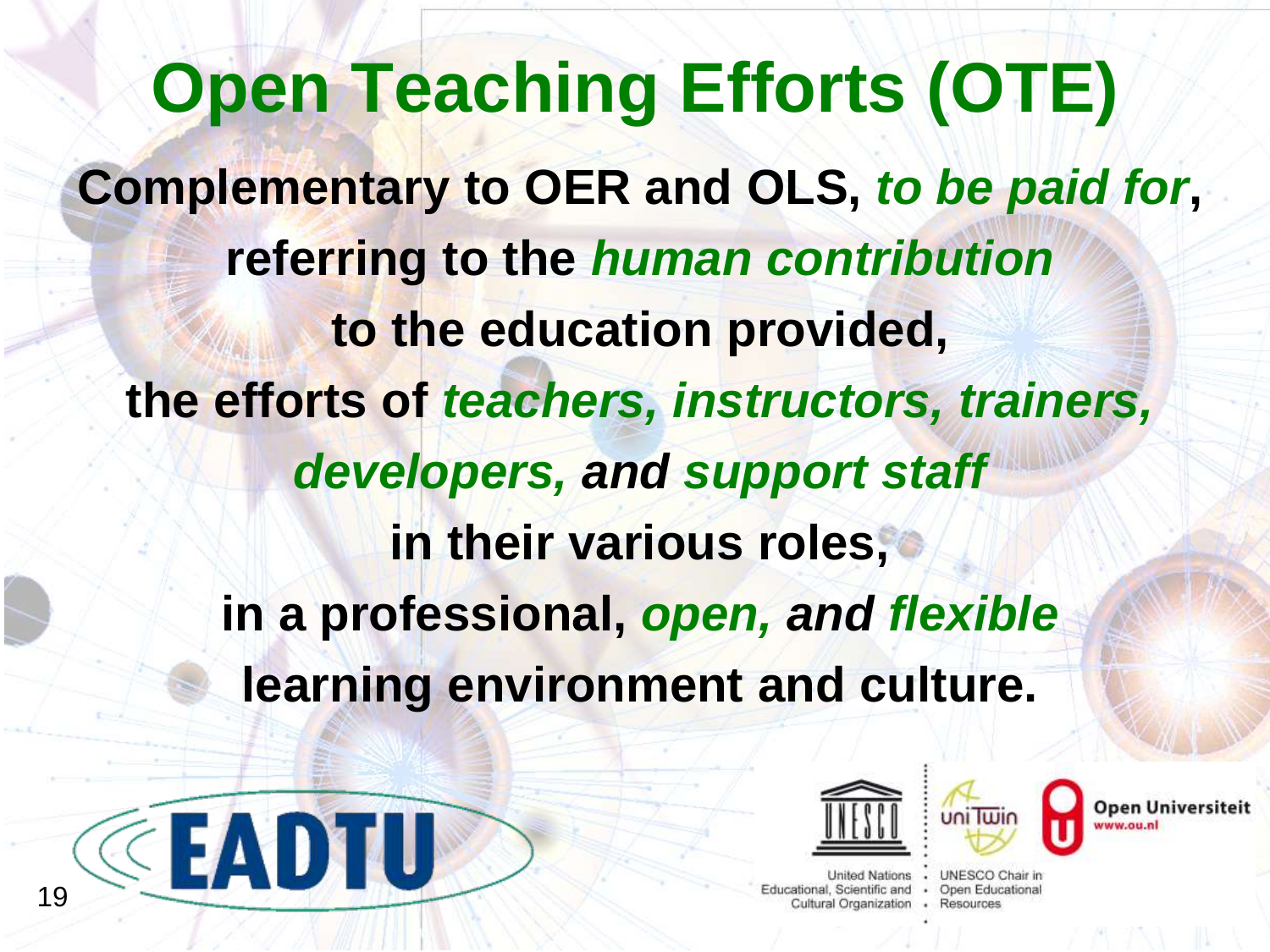## **Open Education** *(plus Demand)*

**Open to Learners' Needs**

**Open Education OLN OEC**

**OER**

**Open to Employability & Capabilities development**

**Open**

**Teaching**

**Efforts**

**OLS OTE Open Learning Services**







Open Universiteit ww.ou.nl

United Nations Educational, Scientific and Cultural Organization

UNESCO Chair in Open Educational  $\bullet$ · Resources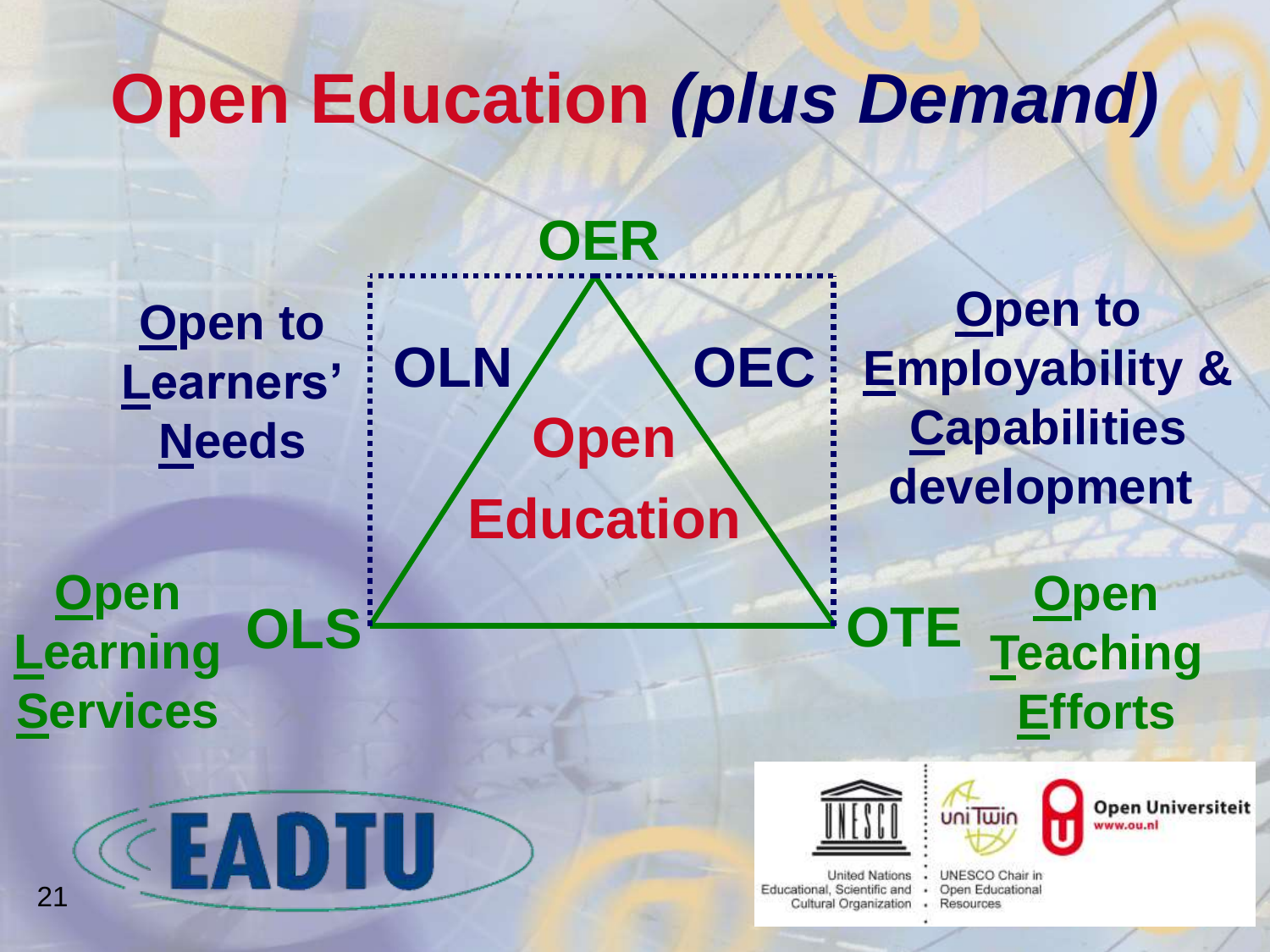## **Open to Learners' Needs (OLN)**

*Learners expect* **affordable, 'do-able', good quality, interesting, beneficial education,** *but also the 'classical' openness (OUs)***: freedom of time / pace / place, open entry, open programming,** *and provisions for lifelong learning***, credentialing, smooth switching between formal and informal learning, etcetera …**







United Nations Educational, Scientific and . Open Educational Cultural Organization · Resources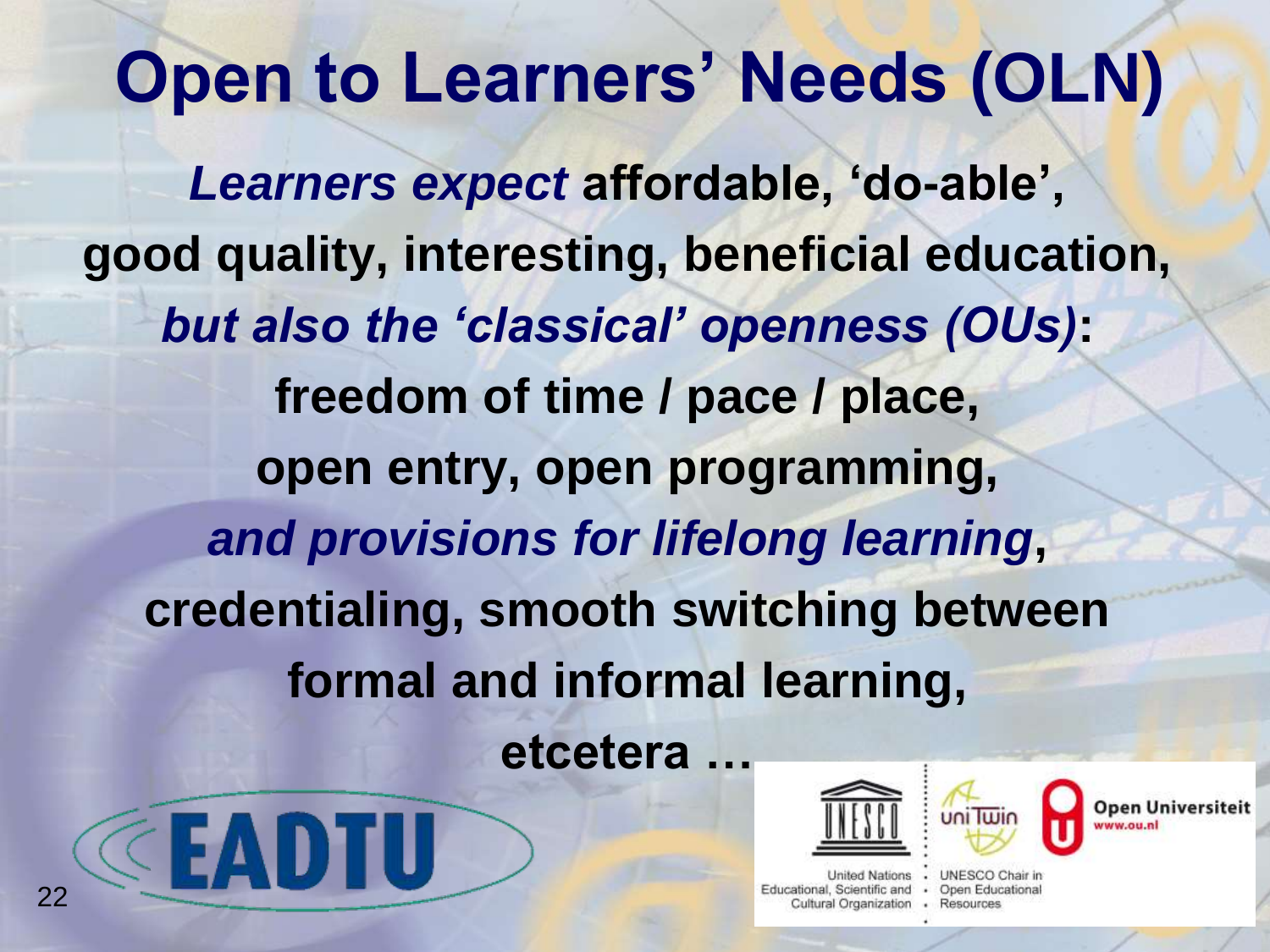**Open to Employability & Capabilities development (OEC)** *'Society' expects education to suit* **the changing society and labour market, the decisive role of knowledge and innovation, and the influence of globalization,** *but also to offer scope* **for new skills, critical thinking, ethics, creativity, personal growth, and citizenship.** 







United Nations Educational, Scientific and . Open Educational Cultural Organization · Resources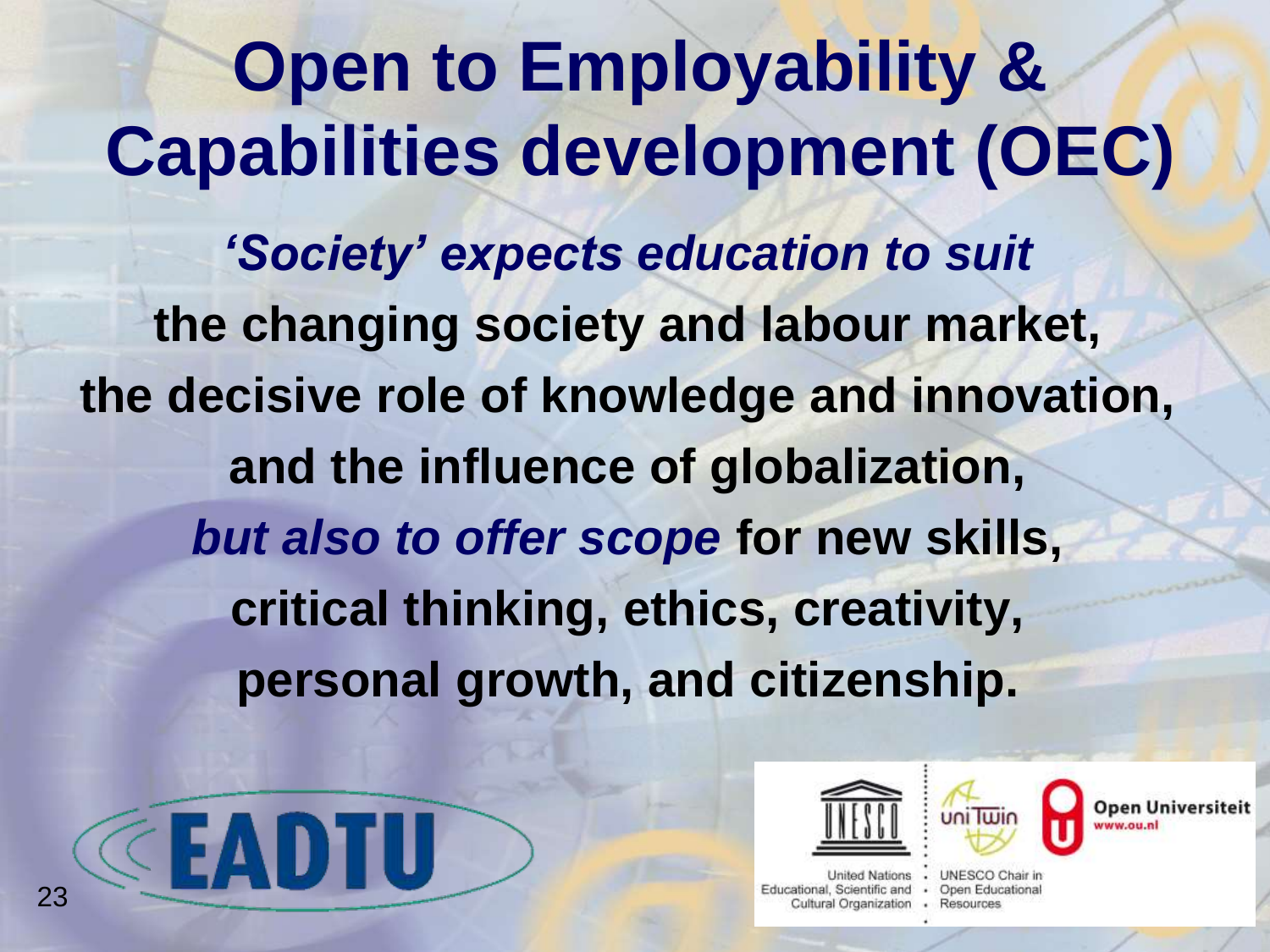# **5COE Model**

**> does justice to diversity < > to be used for mapping <**







**Open Universiteit** ww.ou.nl

United Nations . Educational, Scientific and . Open Educational Cultural Organization . Resources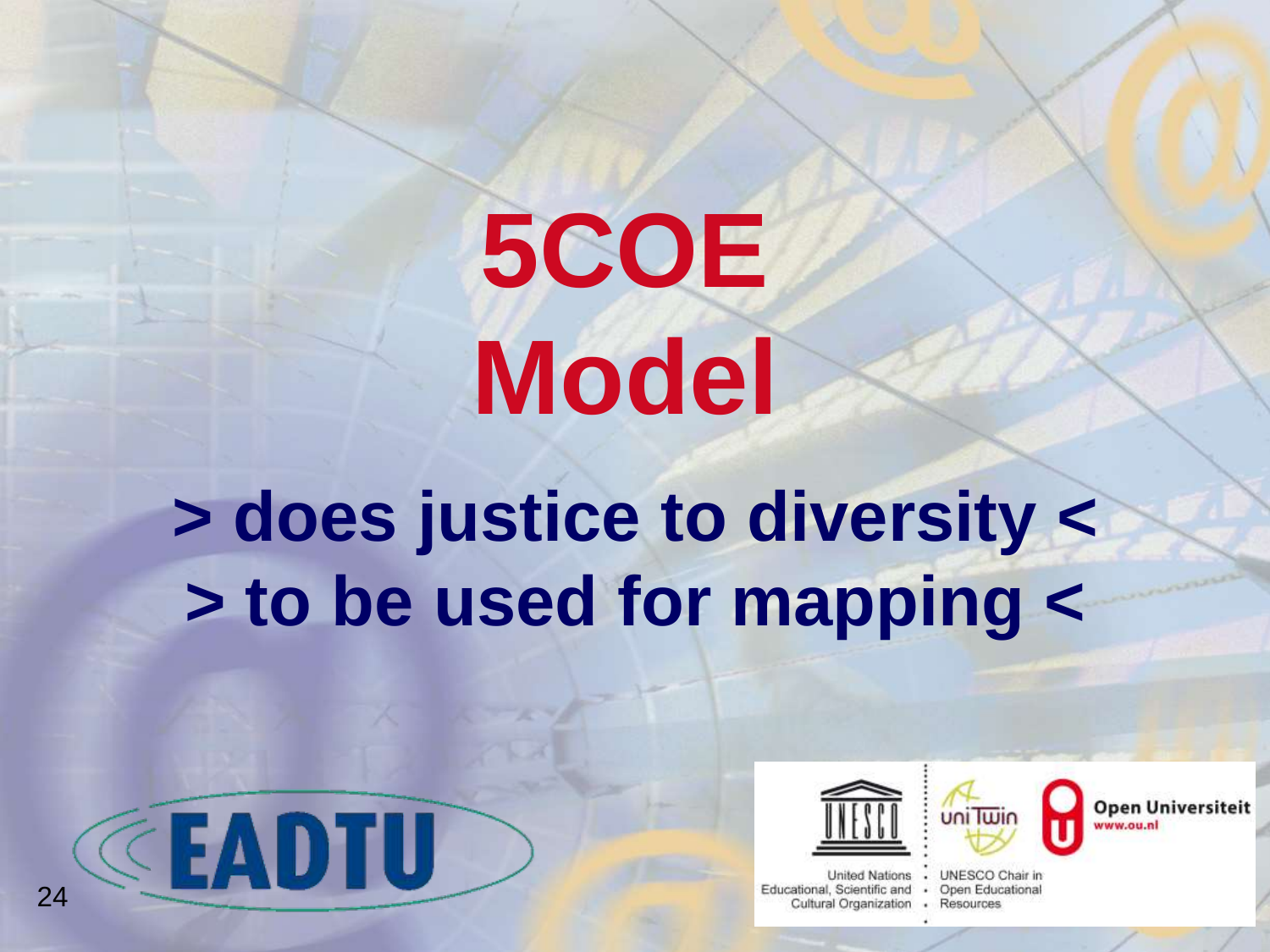

**Example nr. 1** *Institutional profile (fully converted to OER)* in Open(ing up) Education





uniTwin

**Open Universiteit** ww.ou.nl

UNESCO Chair in . · Resources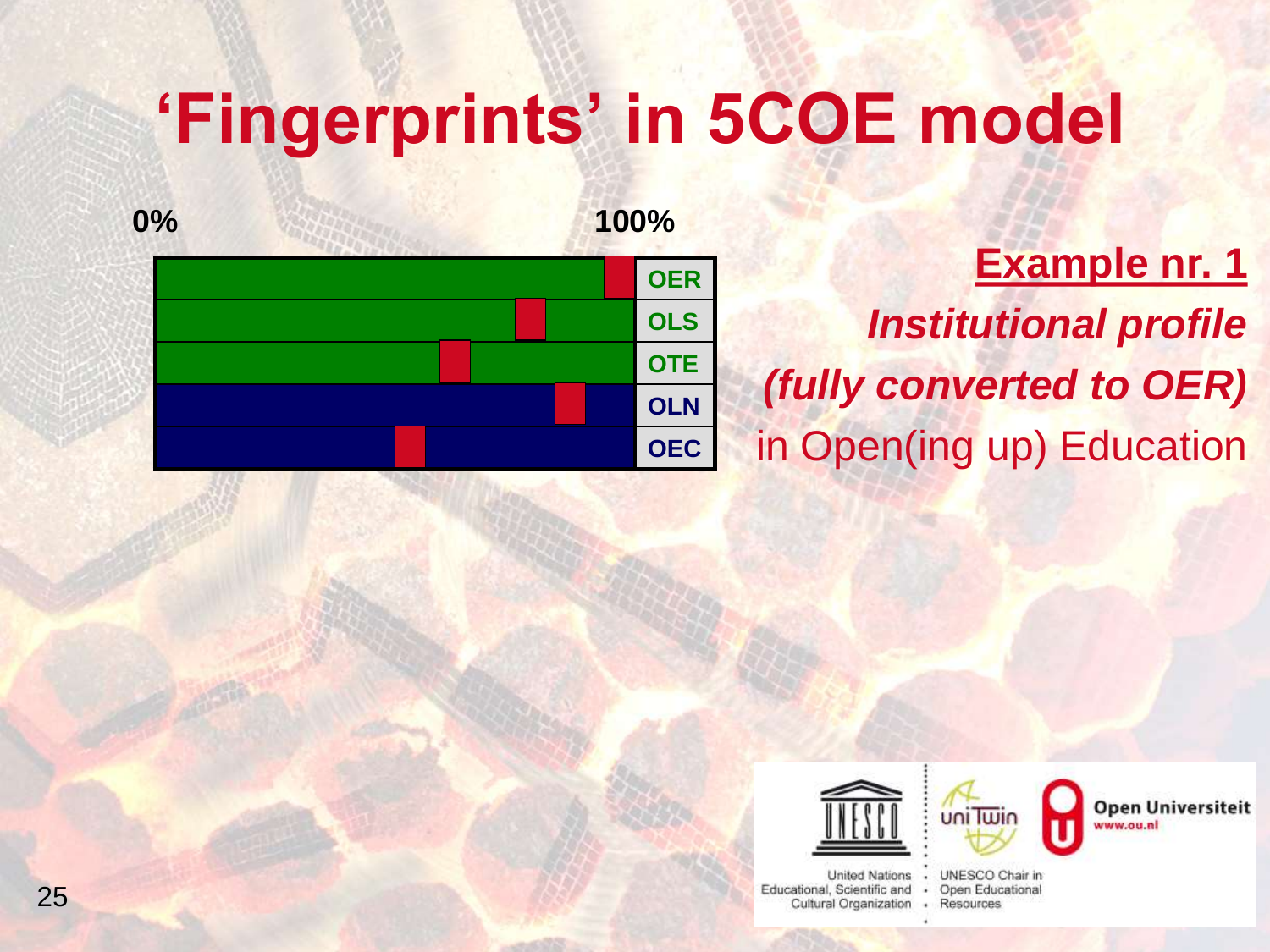

**Example nr. 2** *Institutional profile (more traditional, but …)* in Open(ing up) Education





United Nations Educational, Scientific and . Open Educational Cultural Organization

UNESCO Chair in · Resources

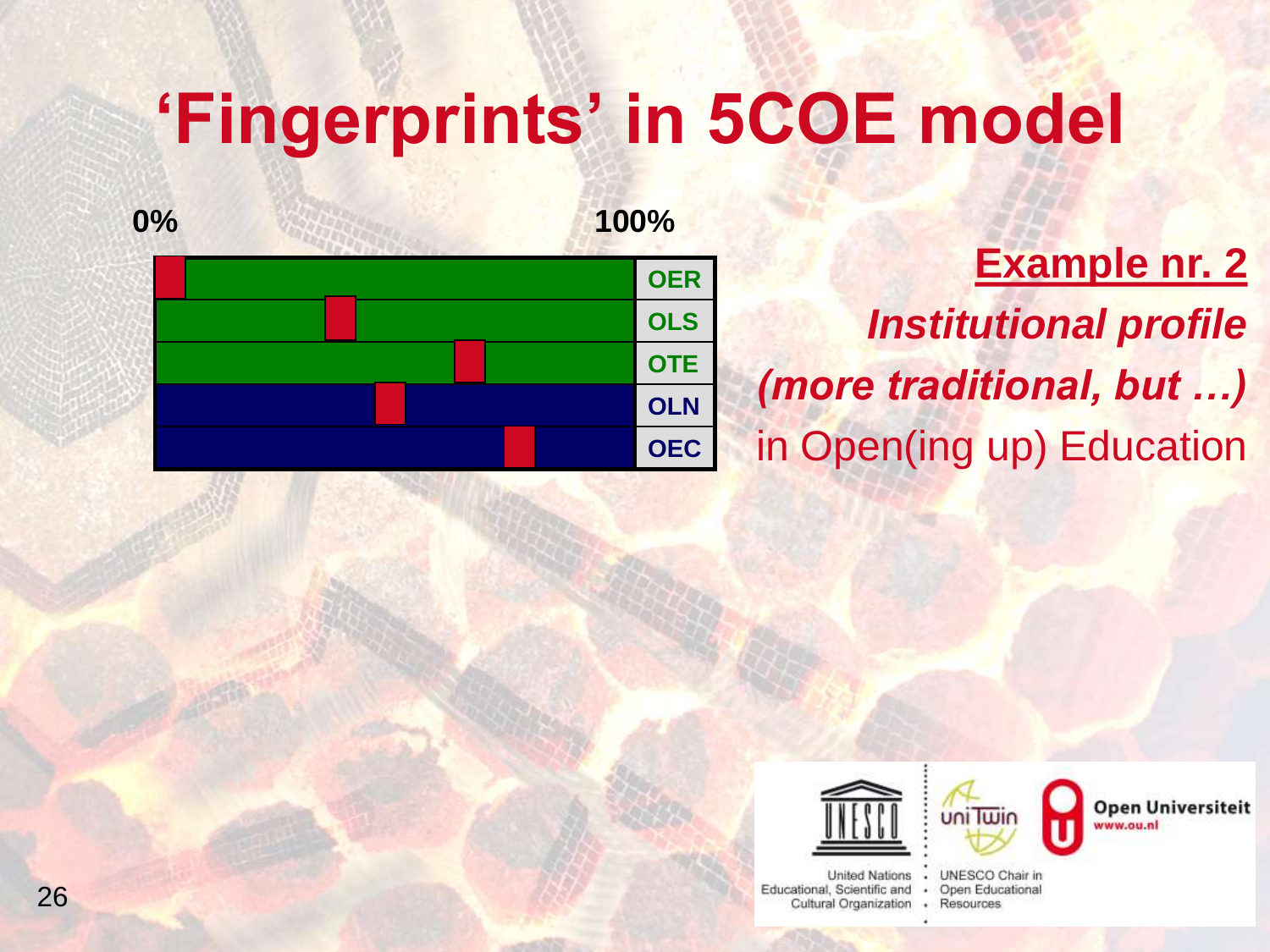

**Example nr. 4** *Typical xMOOC* **as positioned** in Open(ing up) Education





uni Twin

**Open Universiteit** ln.uo.ww

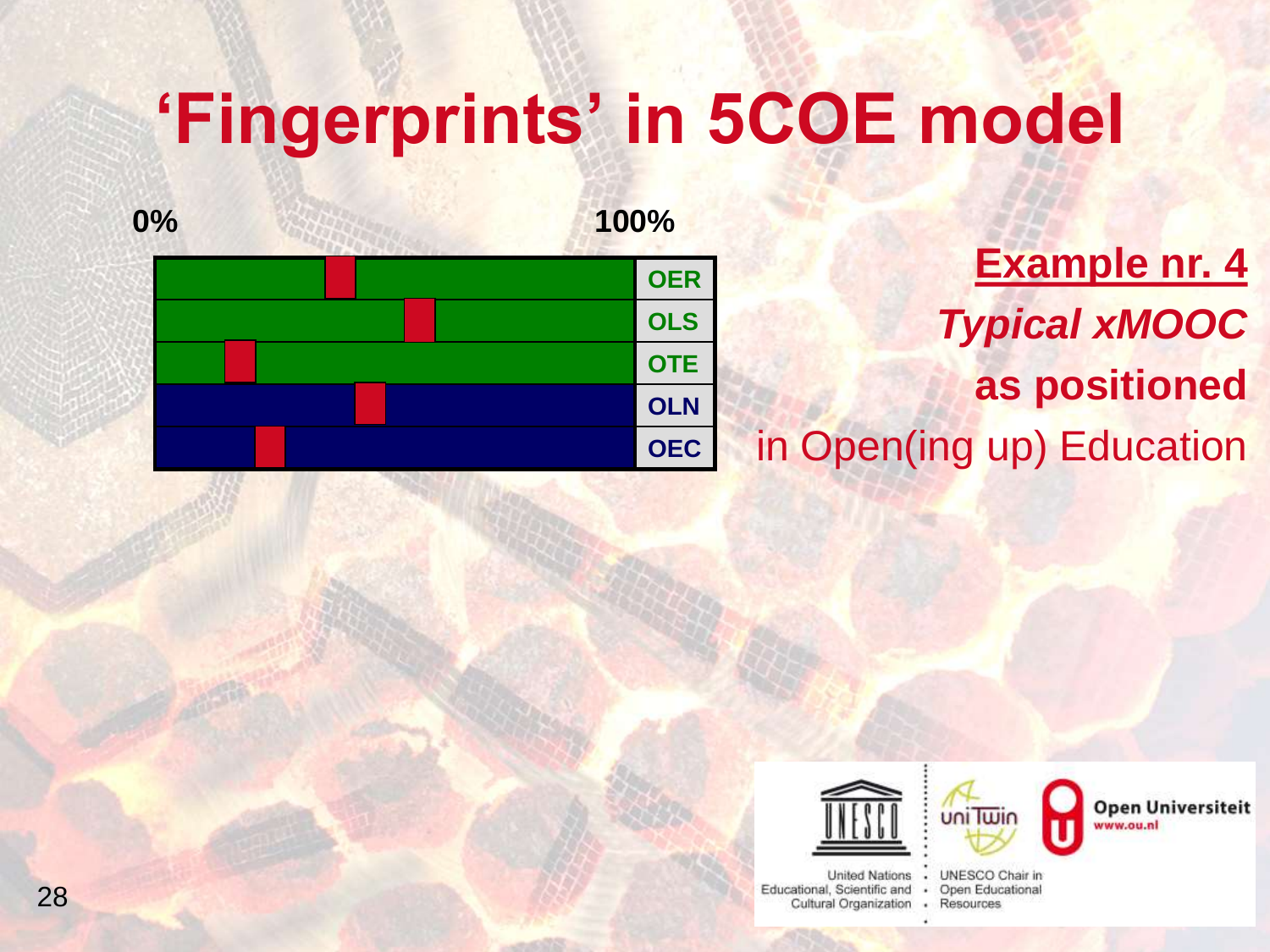

**Example nr. 5** *Typical cMOOC* **as positioned** in Open(ing up) Education







**Open Universiteit** ln.uo.ww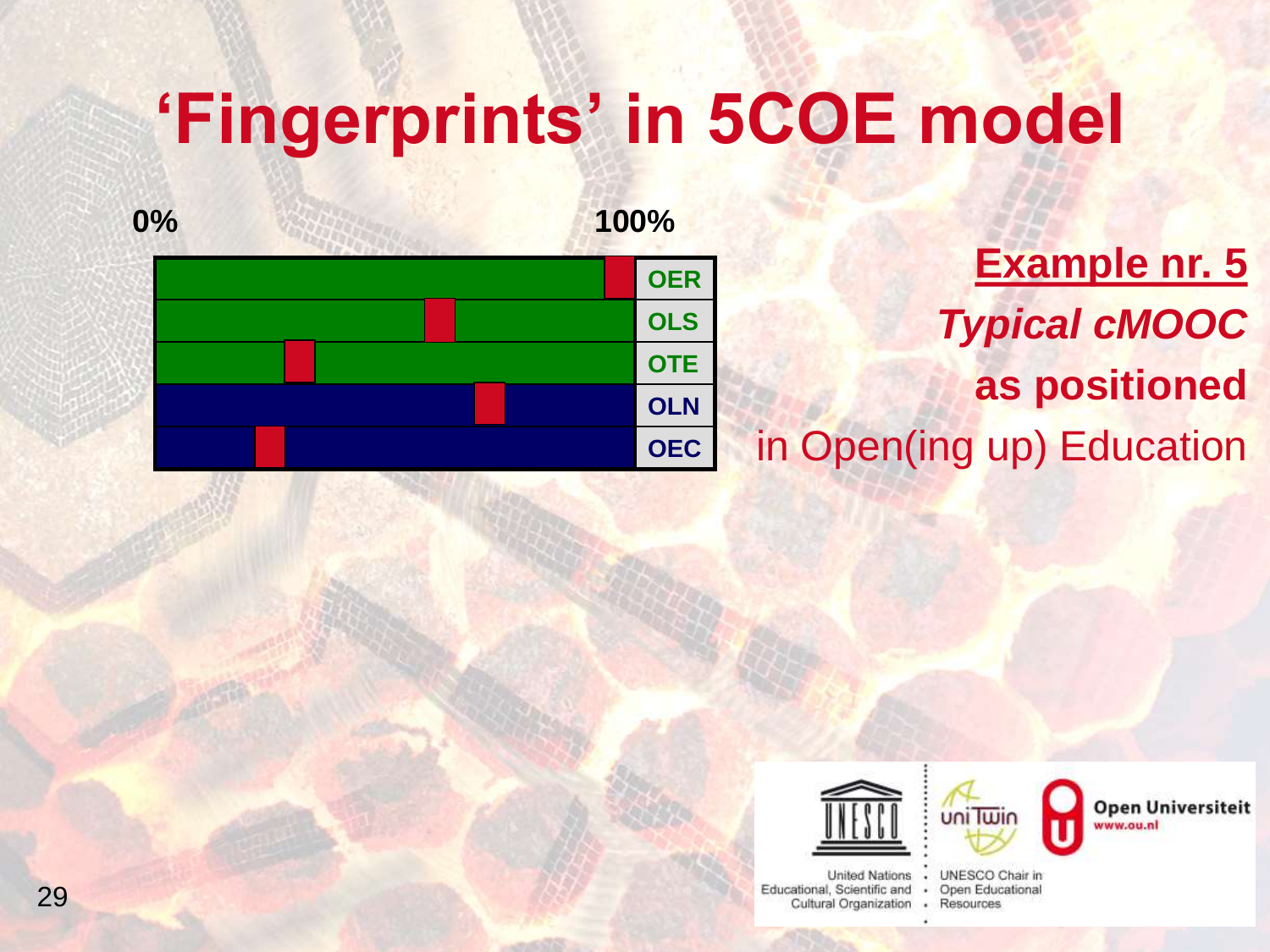

**Not recommended** *to have all sliders*  **extreme left or extreme right**

#### **… with an exception for OER …**





**Open Universiteit** ww.ou.nl

United Nations . Educational, Scientific and . Open Educational Cultural Organization · Resources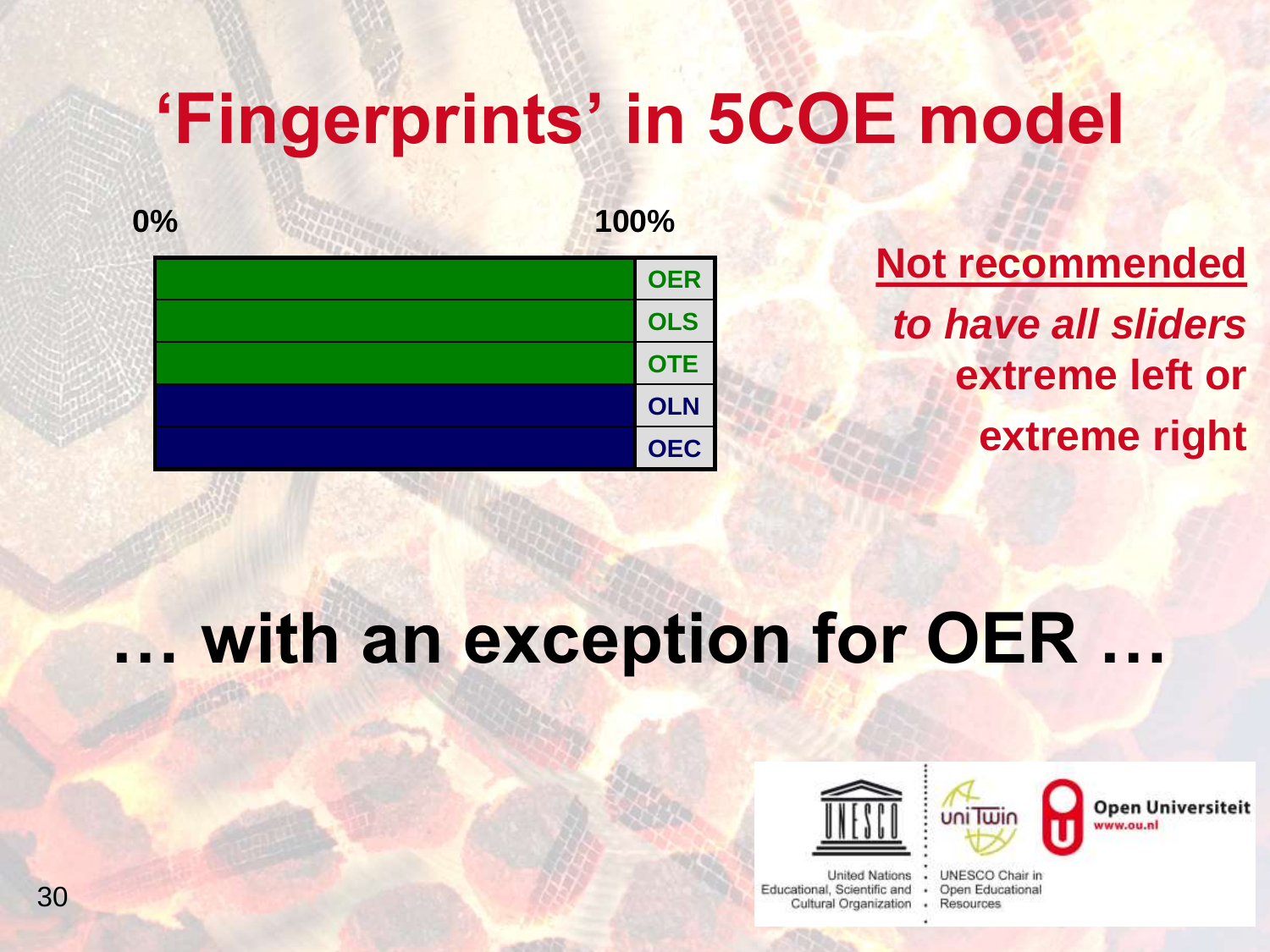

**Indeed** *100% OER* **can be** *beneficial* **and** *proper* **in all cases regardless of:**

- *> institutional identity*
- *> learning philosophy*
- *> educational sector*
- *> political context*

**and … for ALL LEARNERS!** 





Open Universiteit ww.ou.nl

United Nations Educational, Scientific and . Open Educational Cultural Organization · Resources

UNESCO Chair in

.